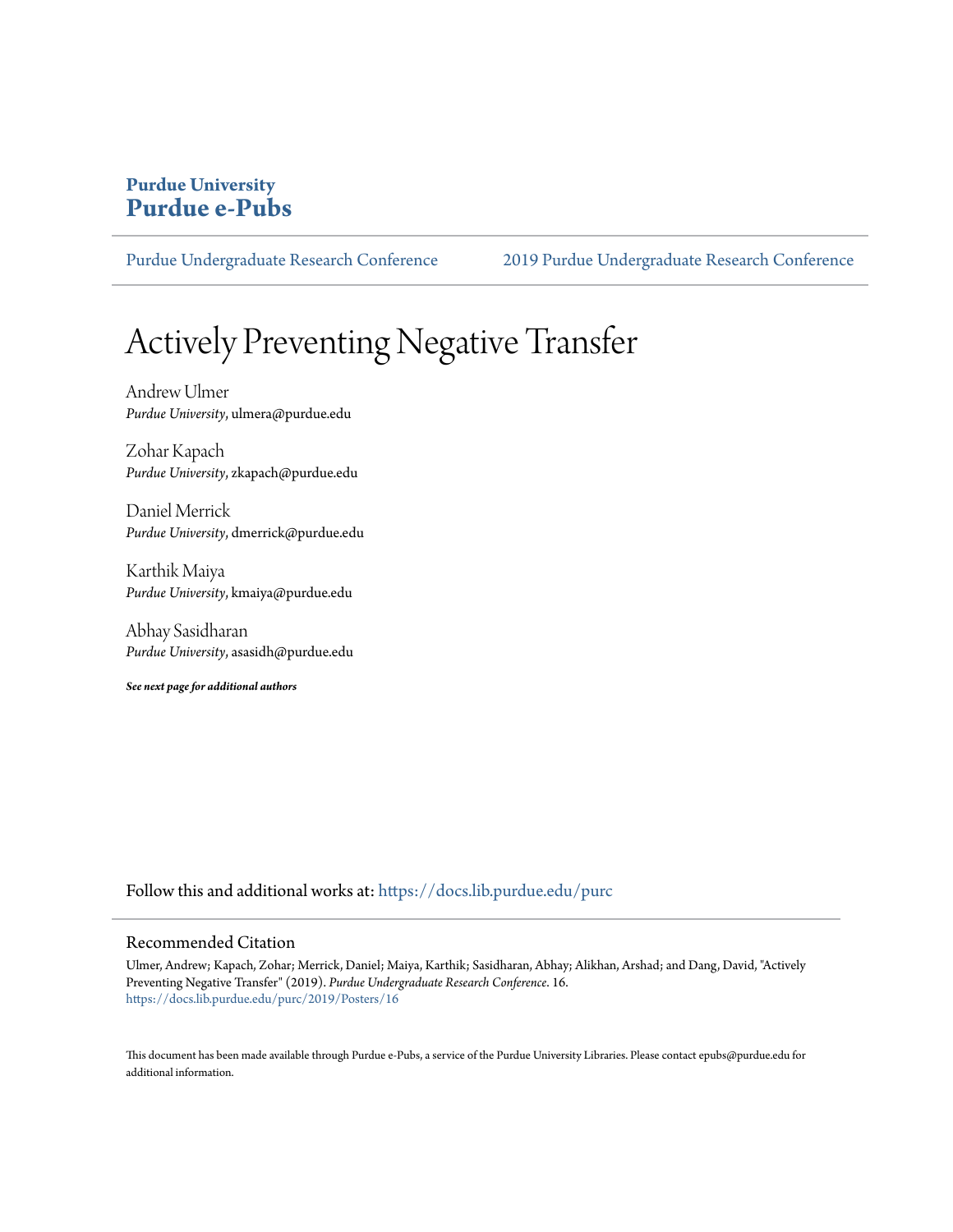#### **Presenter Information**

Andrew Ulmer, Zohar Kapach, Daniel Merrick, Karthik Maiya, Abhay Sasidharan, Arshad Alikhan, and David Dang